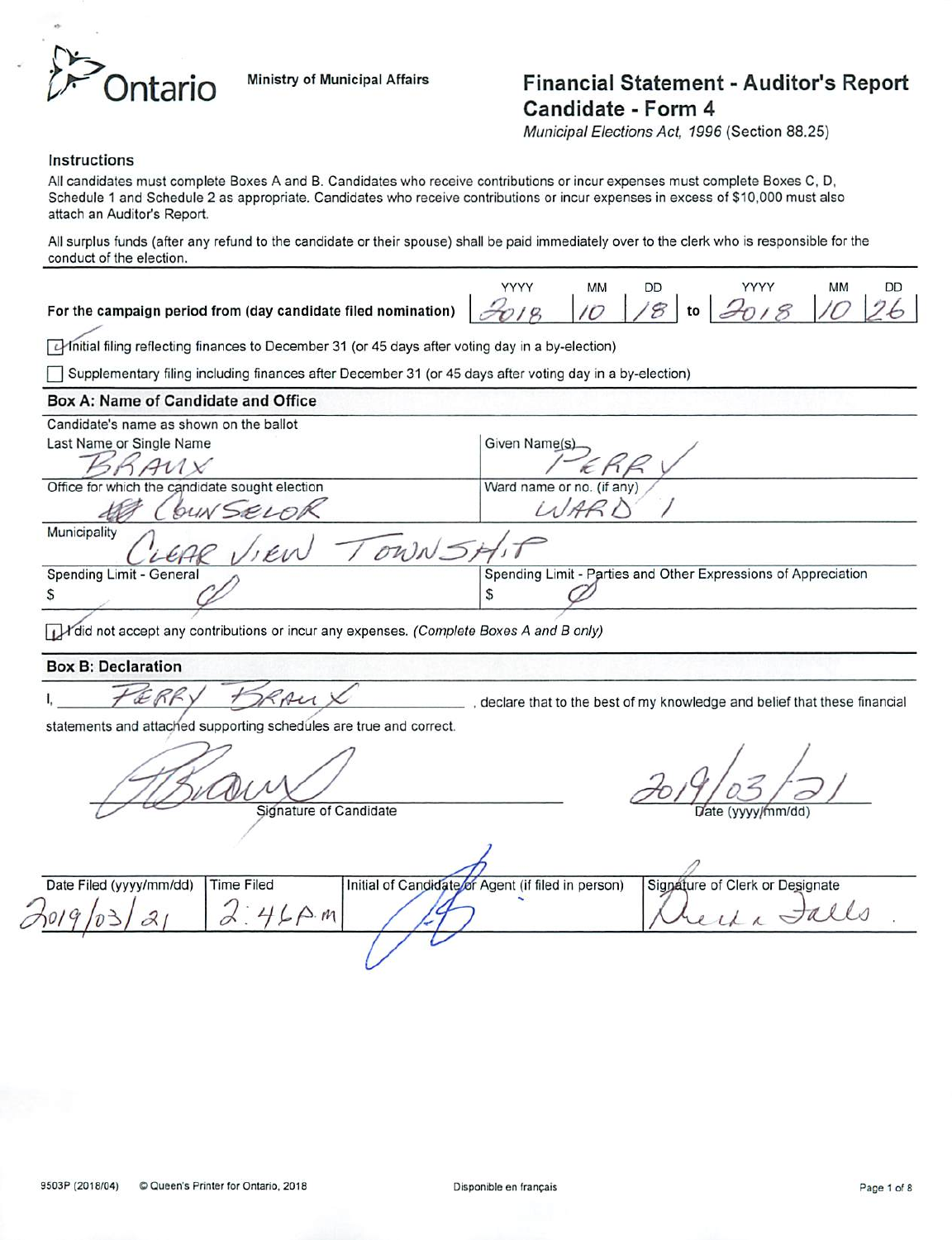| Box C: Statement of Campaign Income and Expenses                                                                                        |                                |
|-----------------------------------------------------------------------------------------------------------------------------------------|--------------------------------|
| <b>LOAN</b>                                                                                                                             |                                |
| Name of bank or recognized lending institution                                                                                          | BANK OF NOVA SOOTTA            |
| Amount borrowed<br>\$.                                                                                                                  |                                |
|                                                                                                                                         |                                |
| <b>INCOME</b>                                                                                                                           |                                |
| Total amount of all contributions (from line 1A in Schedule 1)                                                                          | $\boldsymbol{\mathsf{s}}$      |
| Revenue from items \$25 or less                                                                                                         | $\overline{\mathbf{3}}$        |
| Sign deposit refund                                                                                                                     | $\overline{\mathbf{3}}$        |
| Revenue from fundraising events not deemed a contribution (from Part III of                                                             |                                |
| Schedule 2)                                                                                                                             | \$                             |
| Interest earned by campaign bank account                                                                                                | + \$                           |
| Other (provide full details)                                                                                                            |                                |
|                                                                                                                                         | + \$                           |
|                                                                                                                                         | $+$ \$                         |
|                                                                                                                                         | $+$ \$                         |
| <u> 1980 - Jan Barat, margaret eta margolaria (h. 1980).</u>                                                                            | $+$ \$                         |
| 5.                                                                                                                                      | $+$ \$                         |
| Total Campaign Income (Do not include loan)                                                                                             | $= $$<br>C <sub>1</sub>        |
|                                                                                                                                         |                                |
|                                                                                                                                         |                                |
| <b>EXPENSES</b> (Note: include the value of contributions of goods and services)                                                        |                                |
| <b>Expenses subject to general spending limit</b><br>Inventory from previous campaign used in this campaign (list details in Table 4 of |                                |
| Schedule 1)                                                                                                                             | \$.                            |
| Advertising                                                                                                                             | $\sqrt[3]{2}$                  |
| <b>Brochures/flyers</b>                                                                                                                 | $+\overline{\mathbf{S}}$       |
| Signs (including sign deposit)                                                                                                          | $+\overline{\$}$               |
| Meetings hosted                                                                                                                         | $+$ \$                         |
| Office expenses incurred until voting day                                                                                               | $\sqrt{2}$<br>$\ddot{}$        |
| Phone and/or internet expenses incurred until voting day                                                                                | $\overline{\mathbf{s}}$        |
| Salaries, benefits, honoraria, professional fees incurred until voting day                                                              | $\overline{\mathbf{3}}$<br>٠   |
| Bank charges incurred until voting day                                                                                                  | $\boldsymbol{\mathsf{s}}$<br>٠ |
| Interest charged on loan until voting day                                                                                               | -\$                            |
| Other (provide full details)                                                                                                            |                                |
| 1.                                                                                                                                      | $+$ \$                         |
|                                                                                                                                         | $+$ \$                         |
| 2.                                                                                                                                      | $+$ \$                         |
| 3.                                                                                                                                      | $+$ \$                         |
| 4.                                                                                                                                      | $+$ \$                         |
| 5.<br><b>Total Expenses subject to general spending limit</b>                                                                           | $=$ \$                         |
|                                                                                                                                         | C <sub>2</sub>                 |
|                                                                                                                                         |                                |
| <b>EXPENSES</b>                                                                                                                         |                                |
| Expenses subject to spending limit for parties and other expressions of appreciation                                                    |                                |
| 1. $\qquad \qquad$                                                                                                                      | + S                            |
|                                                                                                                                         | $+$ \$                         |
|                                                                                                                                         | $+$ \$                         |
| 4.                                                                                                                                      | $+$ \$                         |
| 5.                                                                                                                                      | $+$ \$                         |
| Total Expenses subject to spending limit for parties and other expressions                                                              |                                |
| of appreciation                                                                                                                         | = \$<br>C <sub>3</sub>         |
|                                                                                                                                         |                                |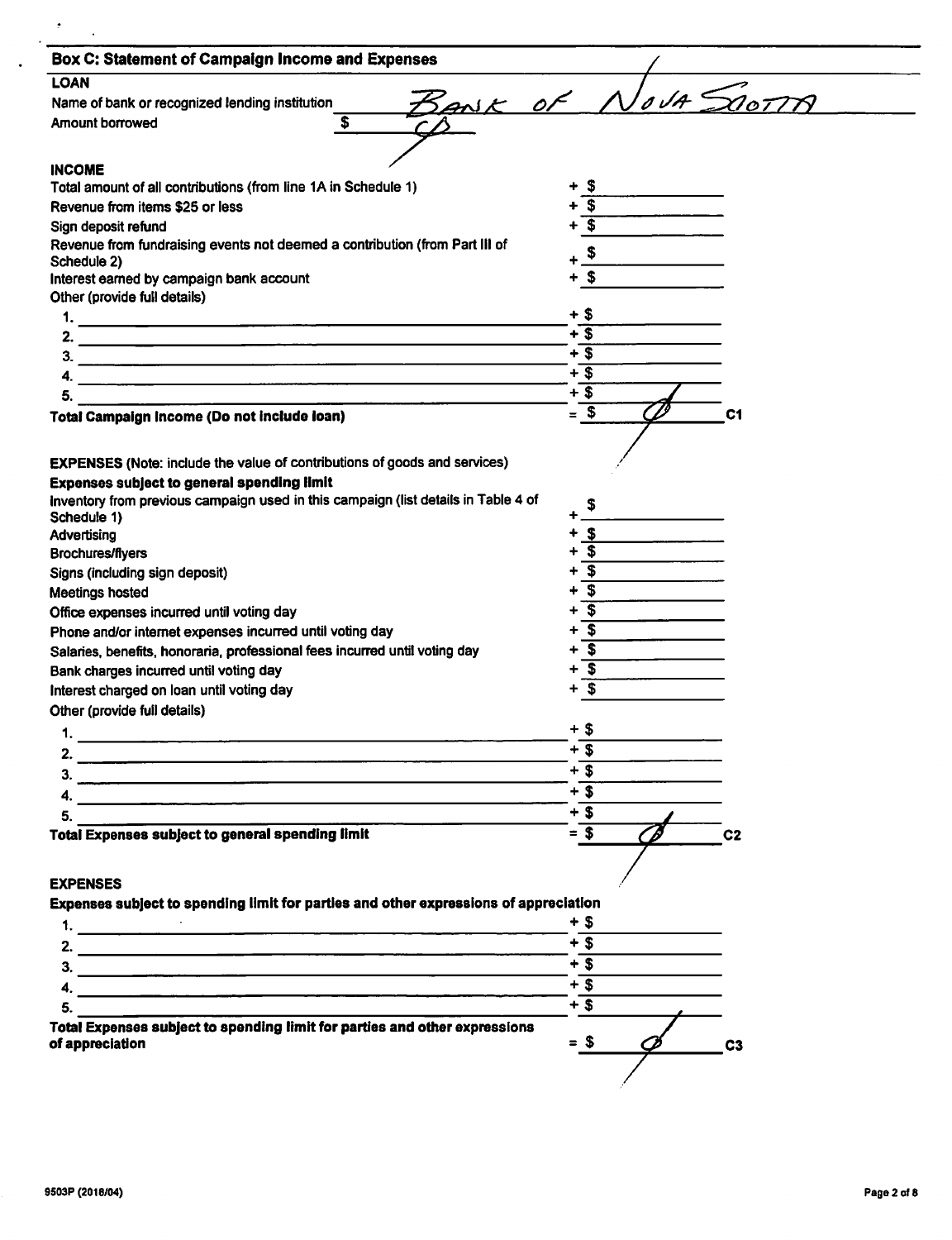| <b>Expenses not subject to spending limits</b>                                |                                        |                |
|-------------------------------------------------------------------------------|----------------------------------------|----------------|
| Accounting and audit                                                          | $\boldsymbol{\mathsf{s}}$              |                |
| Cost of fundraising events/activities (list details in Part IV of Schedule 2) | S                                      |                |
| Office expenses incurred after voting day                                     | $\overline{\mathbf{s}}$<br>$\ddotmark$ |                |
| Phone and/or internet expenses incurred after voting day                      | s.                                     |                |
| Salaries, benefits, honoraria, professional fees incurred after voting day    | $\overline{\mathbf{s}}$<br>٠           |                |
| Bank charges incurred after voting day                                        | $\overline{\mathbf{s}}$<br>۰           |                |
| Interest charged on loan after voting day                                     | $\overline{\mathbf{s}}$                |                |
| Expenses related to recount                                                   | $\overline{\mathbf{s}}$<br>÷           |                |
| Expenses related to controverted election                                     | $\overline{\mathbf{s}}$<br>+           |                |
| Expenses related to compliance audit                                          | $\overline{\mathbf{s}}$                |                |
| Expenses related to candidate's disability (provide full details)             |                                        |                |
|                                                                               | + \$                                   |                |
|                                                                               | $+$ \$                                 |                |
| $\overline{\mathbf{3.}}$ $\overline{\phantom{1.}}$                            | $+\overline{\$}$                       |                |
|                                                                               | $+$ \$                                 |                |
|                                                                               | $+$ \$                                 |                |
| Other (provide full details)                                                  |                                        |                |
|                                                                               | $+$ \$                                 |                |
|                                                                               | $+$ \$                                 |                |
|                                                                               | $+3$                                   |                |
|                                                                               | $+$ \$                                 |                |
|                                                                               | $+$ \$                                 |                |
| 5.                                                                            |                                        |                |
| <b>Total Expenses not subject to spending limits</b>                          | $= 5$                                  | C <sub>4</sub> |
| Total Campaign Expenses (C2 + C3 + C4)                                        |                                        | = S<br>C5      |
|                                                                               |                                        |                |
|                                                                               |                                        |                |
| <b>Box D: Calculation of Surplus or Deficit</b>                               |                                        |                |
| Excess (deficiency) of income over expenses (Income minus Total Expenses)     |                                        |                |
| $(C1 - C5)$                                                                   | + \$                                   | D1             |
| Eligible deficit carried forward by the candidate from the last election      |                                        |                |
| (applies to 2018 regular election only)                                       | S.                                     | D <sub>2</sub> |
| Total $(D1 - D2)$                                                             | $=$ S                                  |                |
| If there is a surplus, deduct any refund of candidate's or                    |                                        |                |
| spouse's contributions to the campaign                                        |                                        |                |
| Surplus (or deficit) for the campaign                                         | $\mathbf{s}$<br>$\blacksquare$         | D <sub>3</sub> |

If line D3 shows a surplus, the amount must be paid in trust, at the time the financial statements are filed, to the municipal clerk who is responsible for the conduct of the election.

 $\left\langle \cdot \right\rangle_{\mathbb{Z}}$ 

 $\sim$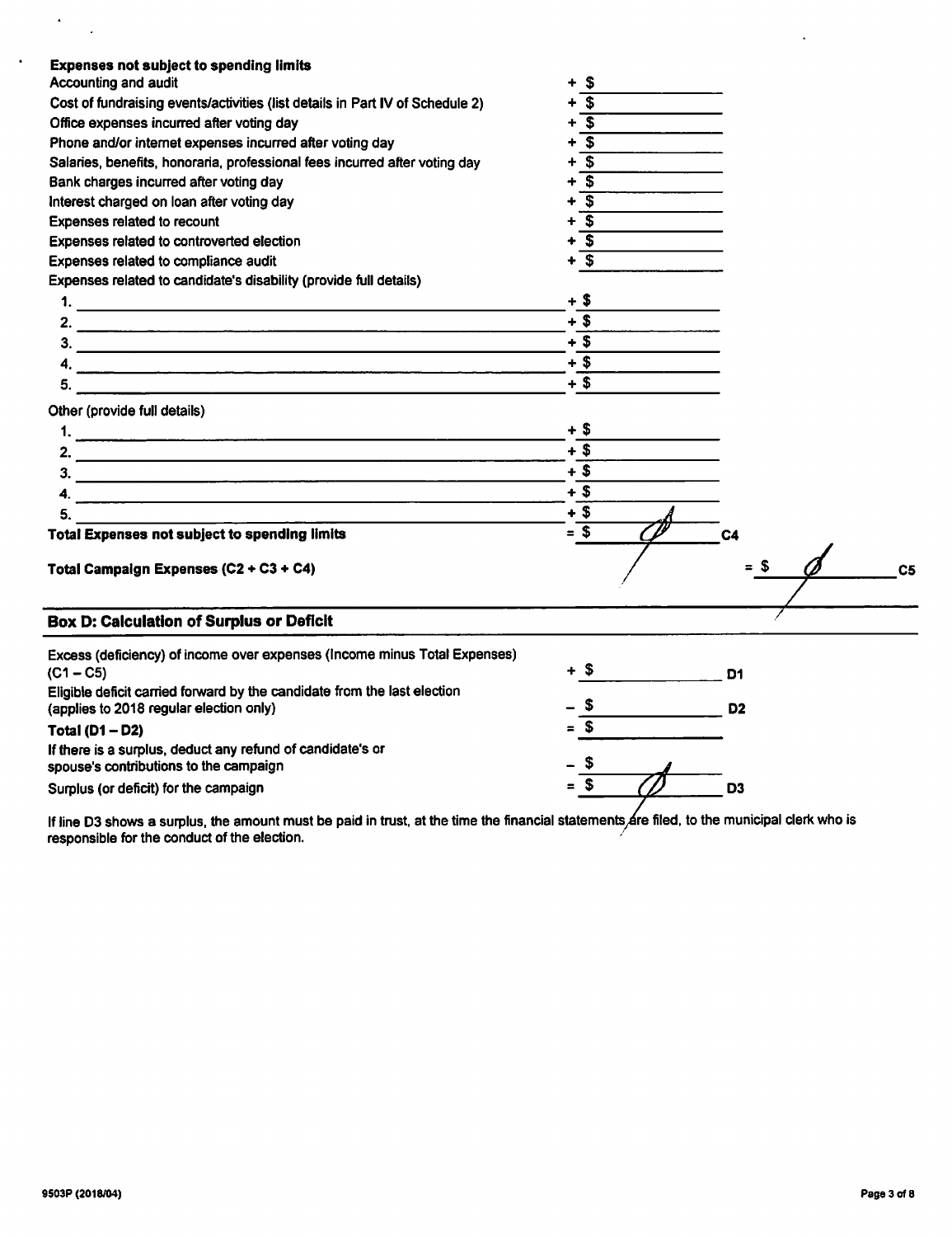| <b>Schedule 1 - Contributions</b>                                                                                                                                                                                                                                      |        |
|------------------------------------------------------------------------------------------------------------------------------------------------------------------------------------------------------------------------------------------------------------------------|--------|
| <b>Part I - Summary of Contributions</b>                                                                                                                                                                                                                               |        |
| Contributions in money from candidate and spouse                                                                                                                                                                                                                       | + \$   |
| Contributions in goods and services from candidate and spouse<br>(include value listed in Table 3 and Table 4)                                                                                                                                                         | + \$   |
| Total value of contributions not exceeding \$100 per contributor<br>Include ticket revenue, contributions in money, goods and services<br>where the total contribution from a contributor is \$100 or less (do not<br>include contributions from candidate or spouse). | $+$ \$ |
| Total value of contributions exceeding \$100 per contributor (from line 1B on page 5;<br>list details in Table 1 and Table 2)                                                                                                                                          |        |
| Include ticket revenue, contributions in money, goods and services where<br>the total contribution from a contributor exceeds \$100 (do not include                                                                                                                    |        |
| contributions from candidate or spouse).                                                                                                                                                                                                                               | + \$   |
| Contributions returned or payable to the contributor<br>Less:                                                                                                                                                                                                          | - \$   |
| Contributions paid or payable to the clerk, including contributions from<br>anonymous sources exceeding \$25                                                                                                                                                           |        |
| Total Amount of Contributions (record under Income in Box C)                                                                                                                                                                                                           | \$     |

### *Part II - Contributions exceeding \$100 per contributor- individuals other than candidate or spouse Table 1: Monetary contributions from individuals otherthan candidate or spouse*

| <b>Name</b> | <b>Full Address</b> | Date Received | <b>Amount \$</b><br>Amount Received \$ Returned to Contributor<br>or Paid to Clerk |
|-------------|---------------------|---------------|------------------------------------------------------------------------------------|
|             |                     |               |                                                                                    |
|             |                     |               |                                                                                    |
|             |                     |               |                                                                                    |
|             |                     |               |                                                                                    |
|             |                     |               |                                                                                    |
|             |                     |               |                                                                                    |
|             |                     |               |                                                                                    |
|             |                     |               |                                                                                    |
|             |                     |               |                                                                                    |

• Additional information islisted onseparate supplementary attachment *Total*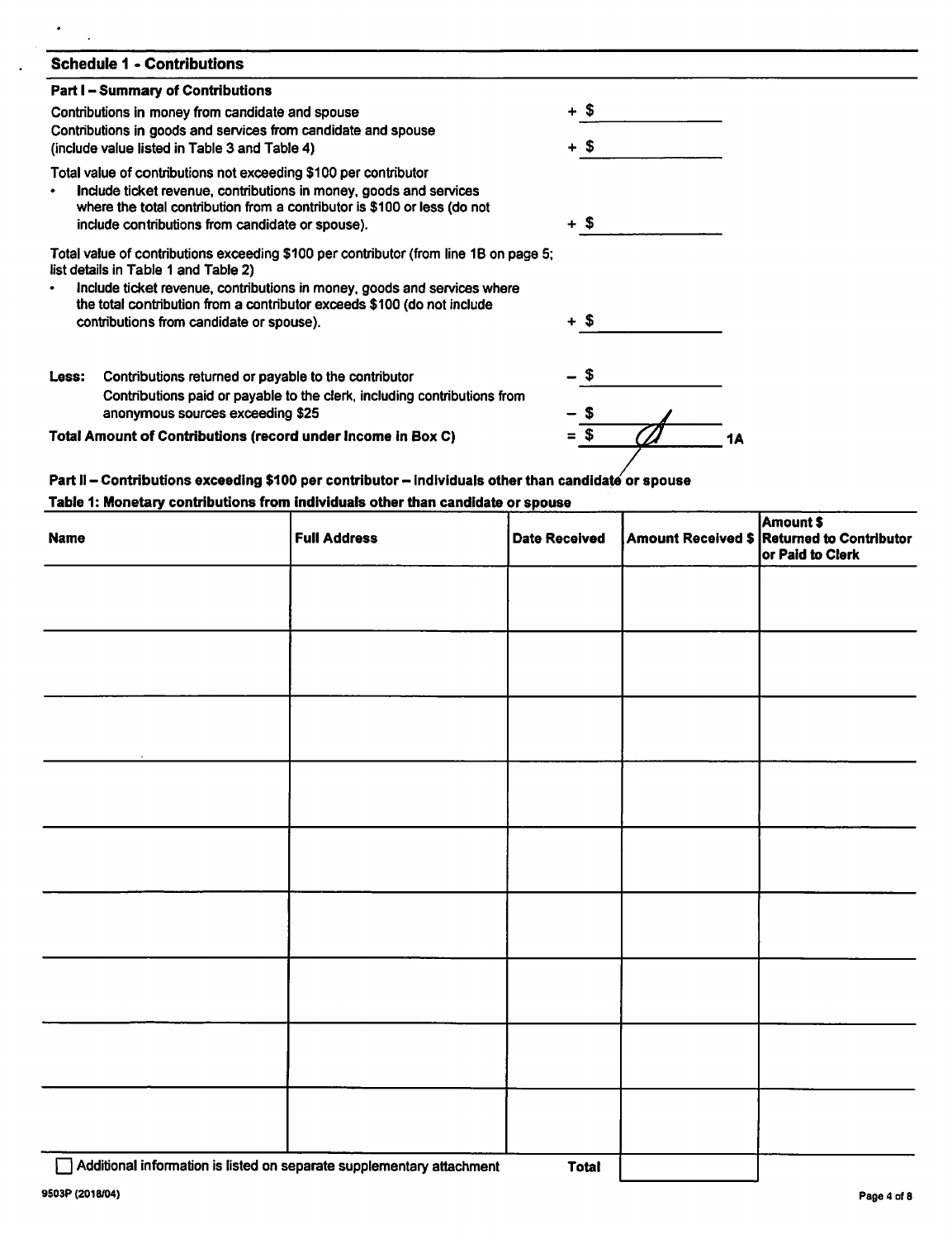### *Table 2: Contributions In goods or services from individuals otherthan candidate or spouse (Note: must also be recorded as Expenses in Box C)*

| <b>Name</b> | <b>Full Address</b>                                                   | <b>Description of Goods</b><br>or Services | Date Received Value \$<br>(yyyy/mm/dd) |  |
|-------------|-----------------------------------------------------------------------|--------------------------------------------|----------------------------------------|--|
|             |                                                                       |                                            |                                        |  |
|             |                                                                       |                                            |                                        |  |
|             |                                                                       |                                            |                                        |  |
|             |                                                                       |                                            |                                        |  |
|             |                                                                       |                                            |                                        |  |
|             |                                                                       |                                            |                                        |  |
|             |                                                                       |                                            |                                        |  |
|             |                                                                       |                                            |                                        |  |
| I 1         | Additional information is listed on separate supplementary attachment |                                            | <b>Total</b>                           |  |

### *Total for Part II - Contributions exceeding \$100 per contributor*

*(Add totals from Table 1 and Table 2 and record the total in Part 1 • Summary of Contributions)*

### *Part III - Contributions from candidate or spouse*

*Table 3: Contributions in goods or services*

| <b>Description of Goods or Services</b> | <b>Date Received</b><br>(yyyy/mm/dd) | Value \$ |
|-----------------------------------------|--------------------------------------|----------|
|                                         |                                      |          |
|                                         |                                      |          |
|                                         |                                      |          |
|                                         |                                      |          |
|                                         |                                      |          |
|                                         |                                      |          |
|                                         |                                      |          |
|                                         |                                      |          |
|                                         |                                      |          |

 $\bullet$ 

 $\frac{1}{2}$ 

**1B**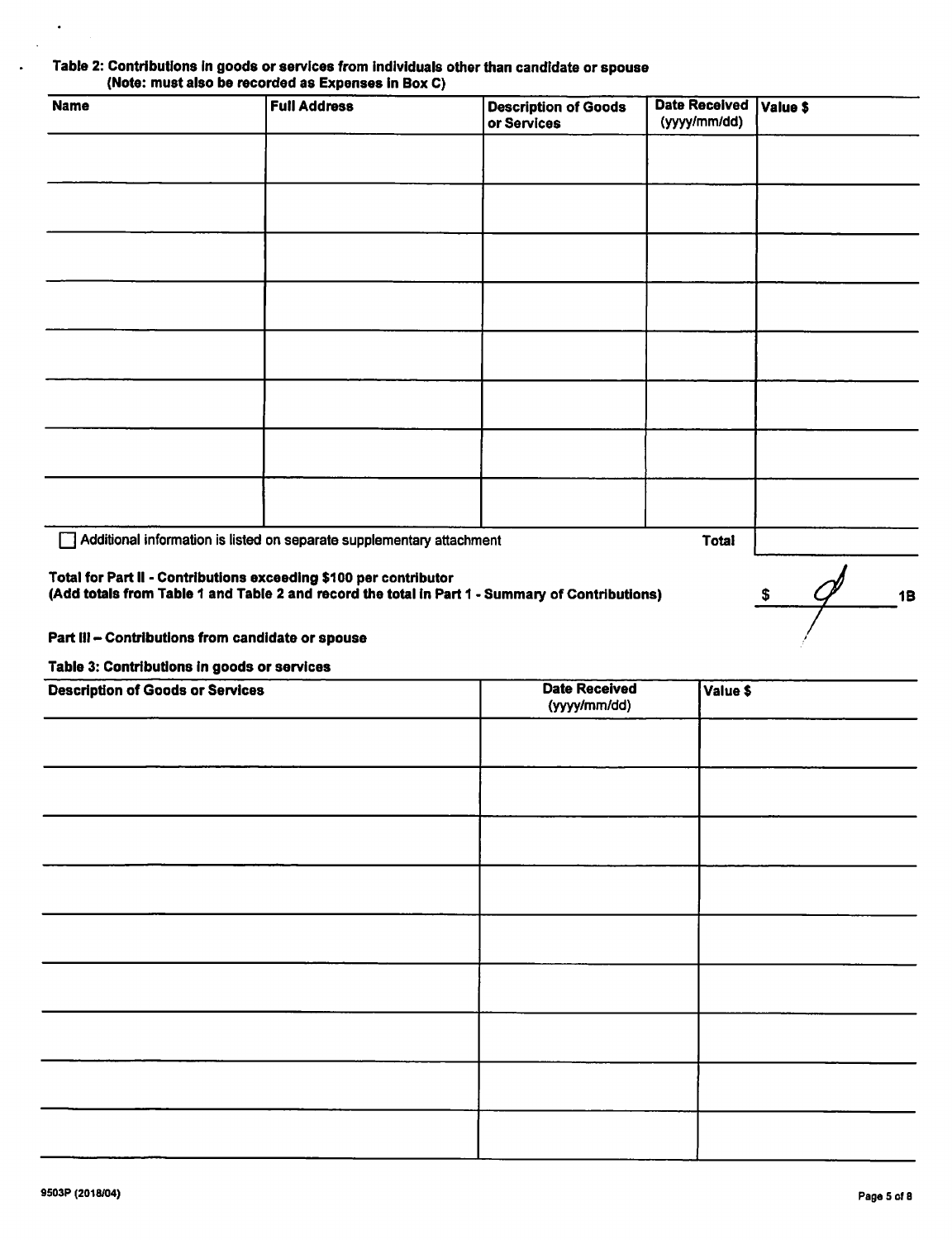| <b>Description of Goods or Services</b>                                                                                                                                                            |                                      |                 | <b>Date Received</b><br>(yyyy/mm/dd) | Value \$     |                                   |
|----------------------------------------------------------------------------------------------------------------------------------------------------------------------------------------------------|--------------------------------------|-----------------|--------------------------------------|--------------|-----------------------------------|
|                                                                                                                                                                                                    |                                      |                 |                                      |              |                                   |
| Additional information is listed on separate supplementary attachment                                                                                                                              |                                      |                 | <b>Total</b>                         |              |                                   |
| Table 4: Inventory of campaign goods and materials from previous municipal campaign used in this campaign<br>(Note: value must be recorded as a contribution from the candidate and as an expense) |                                      |                 |                                      |              |                                   |
| <b>Description</b>                                                                                                                                                                                 | <b>Date Acquired</b><br>(yyyy/mm/dd) | <b>Supplier</b> | Quantity                             |              | <b>Current Market</b><br>Value \$ |
|                                                                                                                                                                                                    |                                      |                 |                                      |              |                                   |
|                                                                                                                                                                                                    |                                      |                 |                                      |              |                                   |
|                                                                                                                                                                                                    |                                      |                 |                                      |              |                                   |
|                                                                                                                                                                                                    |                                      |                 |                                      |              |                                   |
|                                                                                                                                                                                                    |                                      |                 |                                      |              |                                   |
|                                                                                                                                                                                                    |                                      |                 |                                      |              |                                   |
|                                                                                                                                                                                                    |                                      |                 |                                      |              |                                   |
| Additional information is listed on separate supplementary attachment                                                                                                                              |                                      |                 |                                      | <b>Total</b> |                                   |
|                                                                                                                                                                                                    |                                      |                 |                                      |              |                                   |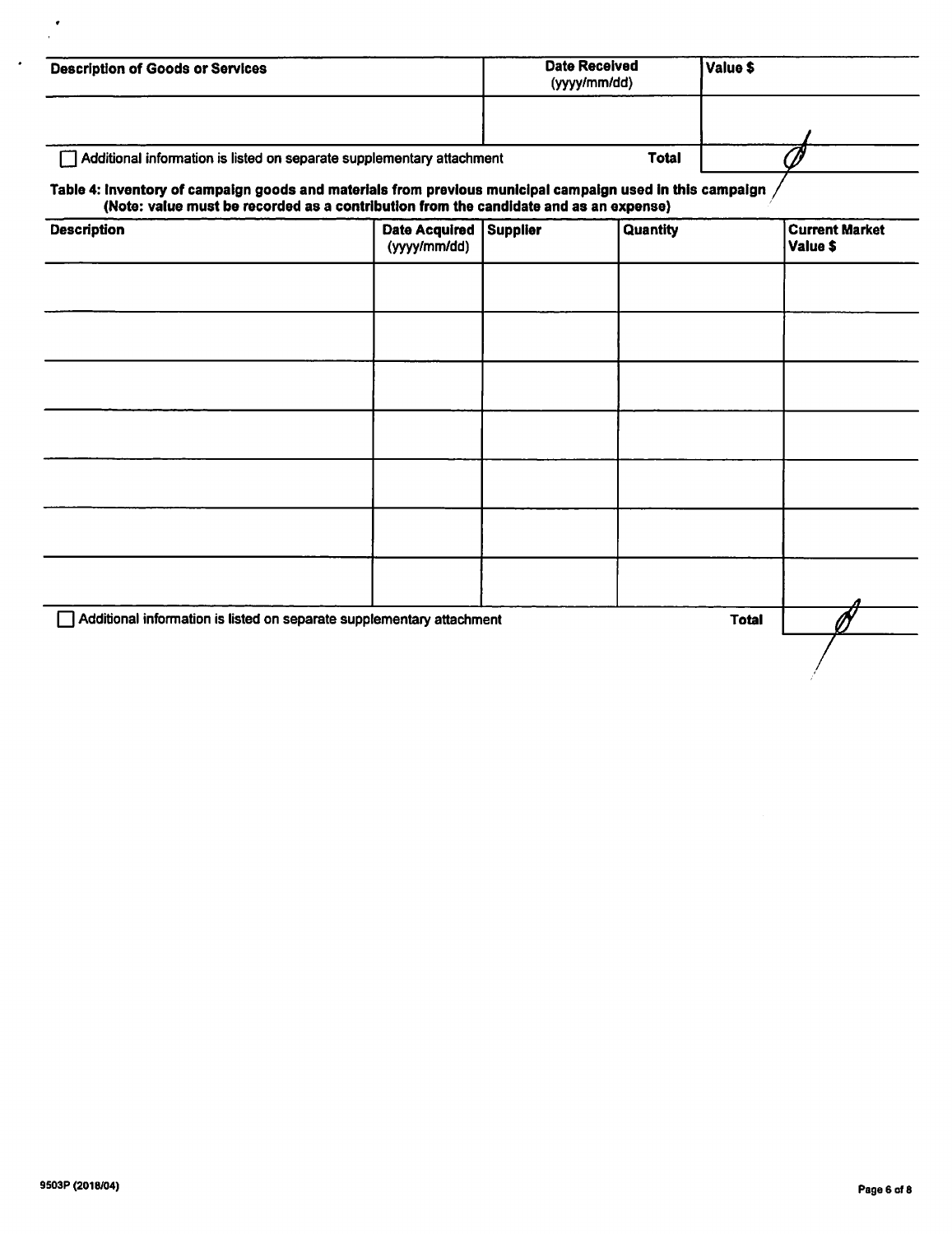### *Schedule 2 - Fundraising Events and Activities*

### *Fundraising Event/Activity*

### *Complete a separate schedule for each event or activity held*

 $\Box$  Additional schedule(s) attached

Description of fundraising event/activity

Date of event/activity (yyyy/mm/dd) **Date of event/activity (yyyy/mm/dd)** 

#### *Part I - Ticket revenue*

Admission charge (per person)

(If there are a range of ticket prices, attach complete breakdown of all ticket sales)

sales)<br>Number of tickets sold<br> $x$ <br> $2B = 3$ <br> $= 3$ *TotalPart I(2A X 2B)(include in Part 1 of Schedule 1) = \$*

#### *Part II - Other revenue deemed a contribution*

(e.g. revenue from goods sold in excess of fair market value) Provide details



*Total Part II(include in Part 1 of Schedule 1)*

### *Part III - Other revenue not deemed a contribution*

(e.g. contribution of \$25 or less; goods or services sold for \$25 or less) Provide details



## *Part IV- Expenses related to fundraising event or activity*

Provide details



*Total Part IV Expenses (include under Expenses In Box C) = \$*

*7*

<u>y"</u>

sales) \$ *2A*